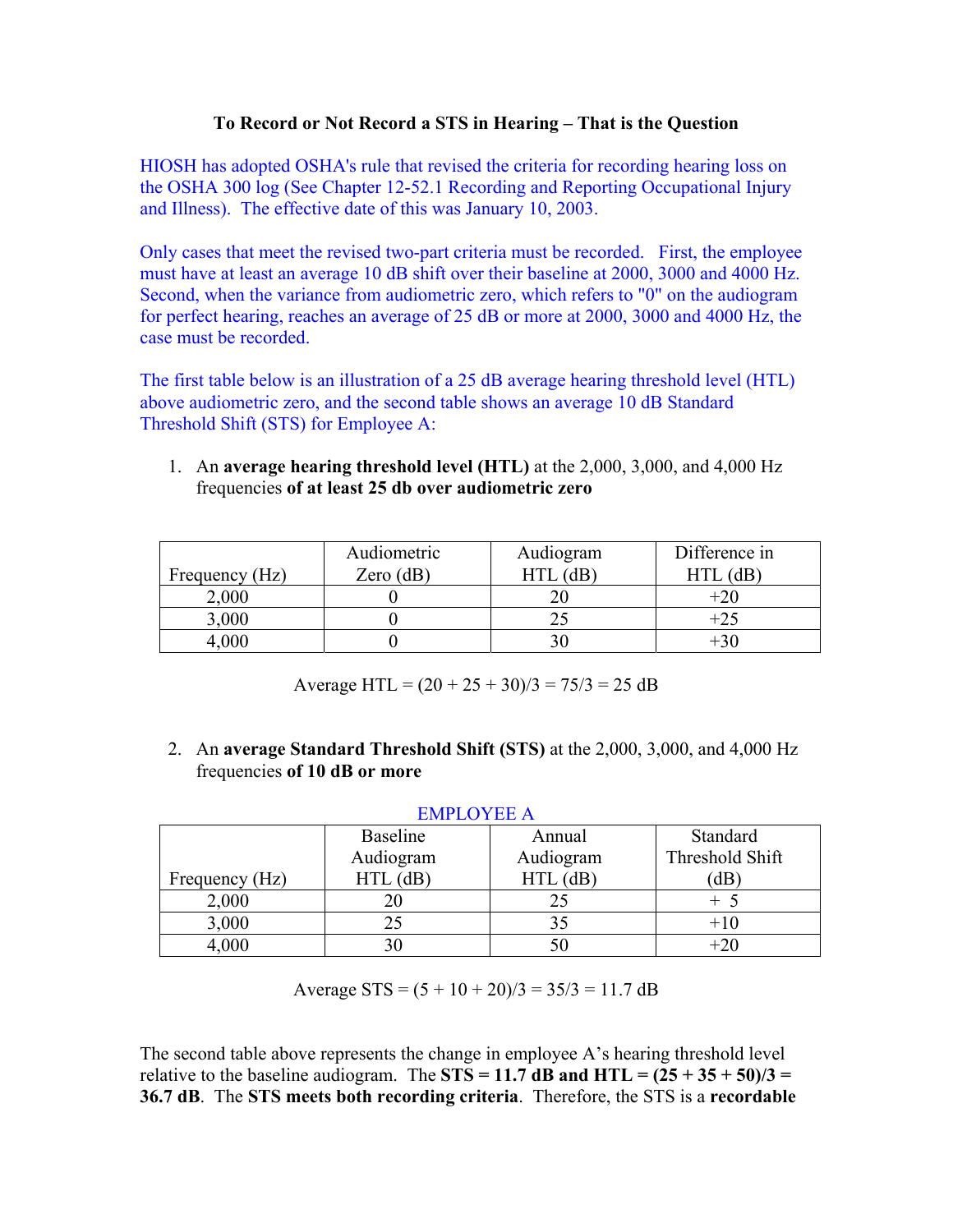**STS** and **must be recorded on the OSHA 300 Log under column M, All other illnesses**, until January 1, 2004, when the revised OSHA 300 Log will have a column for hearing loss.

An employee may experience gradual hearing loss while employed by several employers, but never work for the same employer long enough to allow a recordable STS to be captured until the employee's HTL reaches the at least 25 dB over audiometric zero level. Once an employee's HTL reaches the at least 25 dB over audiometric zero level, an average STS of 10 dB or more will result in a recordable STS.

What would be two examples of annual audiograms that would not be considered OSHA recordable shifts? EMPLOYEE B

| EINIL LU I LE D |                 |            |                 |  |  |  |
|-----------------|-----------------|------------|-----------------|--|--|--|
|                 | <b>Baseline</b> | Annual     | Standard        |  |  |  |
|                 | Audiogram       | Audiogram  | Threshold Shift |  |  |  |
| Frequency (Hz)  | $HTL$ (dB)      | $HTL$ (dB) | dB              |  |  |  |
| 2,000           |                 |            |                 |  |  |  |
| 3,000           | 25              |            |                 |  |  |  |
| 4,000           |                 |            |                 |  |  |  |

**STS** =  $(5 + 5 + 10)/3 = 6.7$  **dB** and HTL =  $(25 + 30 + 40)/3 = 31.7$  **dB**. Since this **STS only meets the HTL at least 25 dB over audiometric zero criteria**, this STS is **not a recordable STS**.

### EMPLOYEE C

|                | Baseline   | Annual     | Standard        |
|----------------|------------|------------|-----------------|
|                | Audiogram  | Audiogram  | Threshold Shift |
| Frequency (Hz) | $HTL$ (dB) | $HTL$ (dB) | dB              |
| 2,000          |            |            |                 |
| 3,000          |            |            | $+10$           |
| 4,000          |            |            | $+20$           |

**STS = 11.7 dB and HTL = (5 + 15 + 30)/3 = 16.7 dB**. Since this **STS only meets the STS of 10 dB or more criteria**, this STS is **not a recordable STS**.

Allowance for age correction

The revised rule allows the employer to age-correct the STS portion of the recording criteria. However, there is no allowance for age correction for determining a 25-dB HTL because the American Medical Association (AMA) Guides to the Evaluation of Permanent Impairment specifically state that total hearing loss should not be age adjusted and there is no recognized consensus method for age adjusting a single audiogram. The 25-dB HTL criteria is recognized by the AMA as a disabling condition, reflects the employee's overall health condition, regardless of causation, and is used to assure the existence of a serious illness.